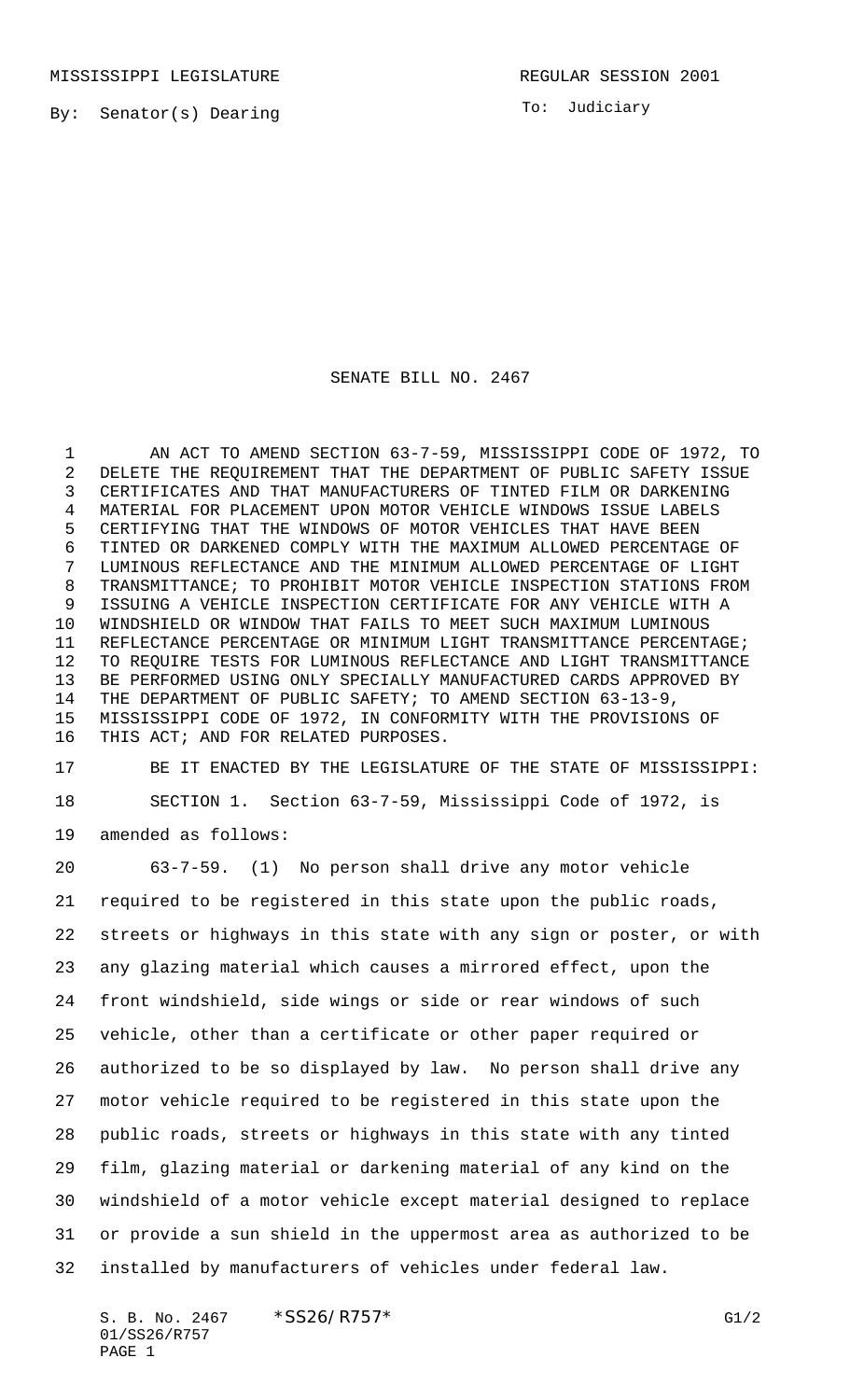(2) **\* \* \*** No person shall drive any motor vehicle required to be registered in this state upon the public roads, streets or highways in this state with any window so tinted or darkened, by tinted film or otherwise, **\* \* \*** unless the window:

 **\* \* \***

 (a) Has a luminous reflectance not exceeding twenty percent (20%); and

 (b) Has a light transmittance of thirty-five percent (35%) or more; or

 (c) The person has been issued a certificate of exemption for the vehicle issued by **\* \* \*** the Department of Public Safety, as **\* \* \*** provided in subsection (3) of this section.

S. B. No. 2467 \* SS26/R757\* 01/SS26/R757 PAGE 2 (3) Notwithstanding the provisions of subsections (1) and (2) of this section, it shall be lawful for any person who has been diagnosed by a licensed physician in this state as having a physical condition or disease which is seriously aggravated by minimum exposure to sunlight to place or have placed upon the windshield or windows of any motor vehicle which he owns or operates or within which he regularly travels as a passenger tinted film or other darkening material which would otherwise be in violation of this section. However, any such vehicle, in order to be exempt under this subsection, shall have prominently displayed on the vehicle dashboard a certificate of medical exemption on a form prepared by the Commissioner of Public Safety and signed by the person on whose behalf the certificate is issued. The special certificate authorized by this subsection (3) shall be issued free of charge to the applicants through the offices of the tax collectors of the counties. Each applicant shall present to the issuing official (a) an affidavit signed personally by the applicant and signed and attested by a physician which states the applicant's physical condition or disease which entitles him to an exemption under this subsection, and (b) proof of ownership of the motor vehicle by the applicant, or a signed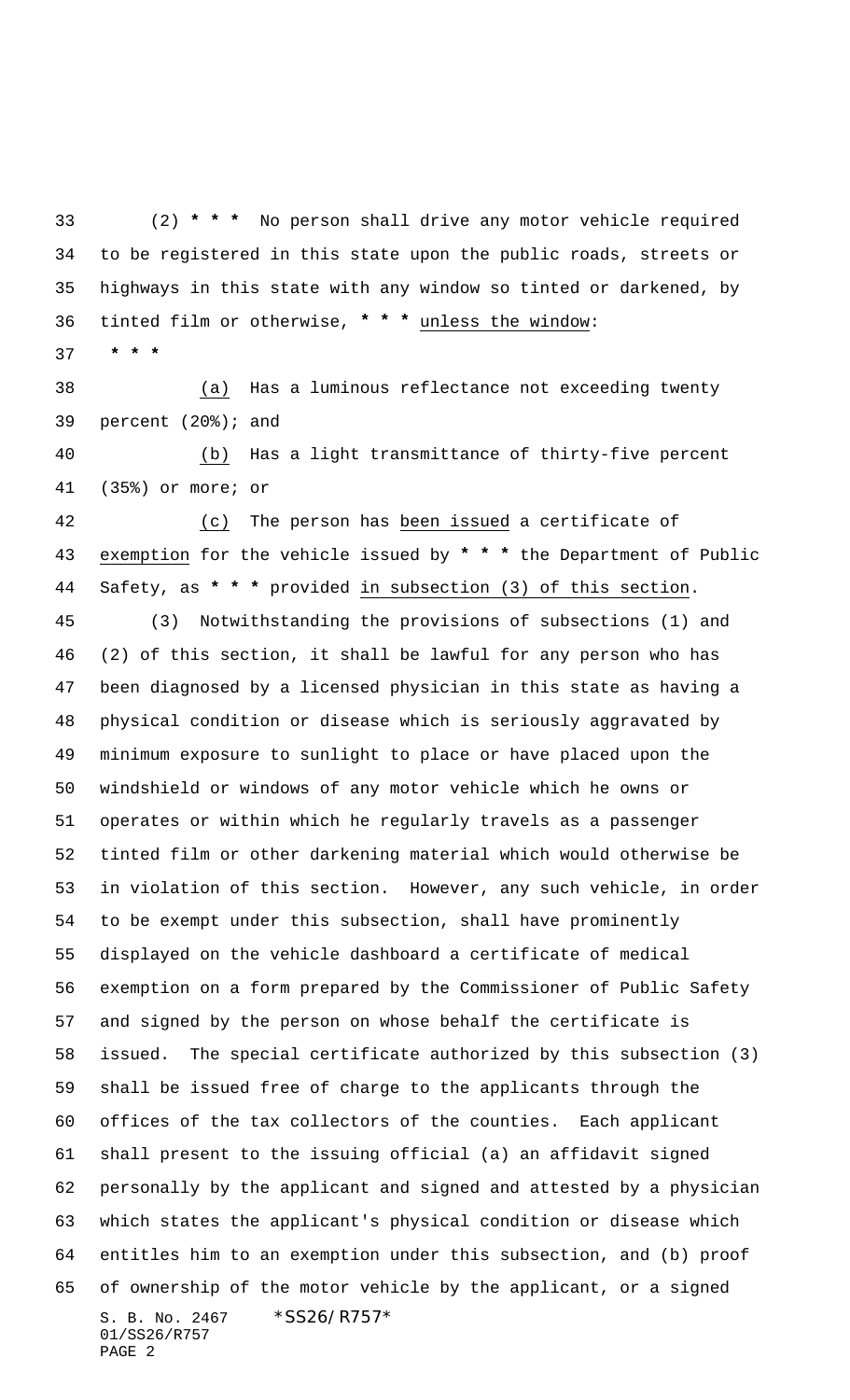affidavit by the owner of a motor vehicle operated for the use of the applicant, for which he is obtaining the certificate.

 (4) The windshield on every motor vehicle shall be equipped with a device for cleaning rain, snow or other moisture from the windshield, which device shall be so constructed as to be controlled or operated by the driver of the vehicle.

 **\* \* \***

 (5) **\* \* \*** No person shall install any tinted film, darkening material, glazing material or any other material upon the windshield or any window of a motor vehicle which, after the installation thereof, would result in such vehicle being in violation of subsection (1) or (2) of this section if driven on the public roads, streets or highways of this state **\* \* \***.

 (6) No motor vehicle inspection certificate shall be issued **\* \* \*** for a vehicle on which the windshield or any window of the vehicle has been darkened by the installation of tinted film or by other means, in violation of this section, or which windshield or any window of the vehicle does not comply with the light transmittance requirements of subsection (2) of this section, unless a certificate of exemption has been issued for the vehicle under subsection (3) of this section. **\* \* \***

 (7) It shall be unlawful for any **\* \* \*** motor vehicle 88 inspection station, or any employee thereof, to knowingly issue a motor vehicle inspection certificate for a vehicle in violation of this section.

 (8) Motor vehicles **\* \* \*** shall be tested for compliance with the light transmittance requirements of this section only **\* \* \*** with specially manufactured cards designed for such purpose and approved by the Department of Public Safety. **\* \* \***

 (9) Any person violating subsection (5) or (7) of this section, upon conviction, shall be punished by a fine of not more than One Thousand Dollars (\$1,000.00), or imprisonment in the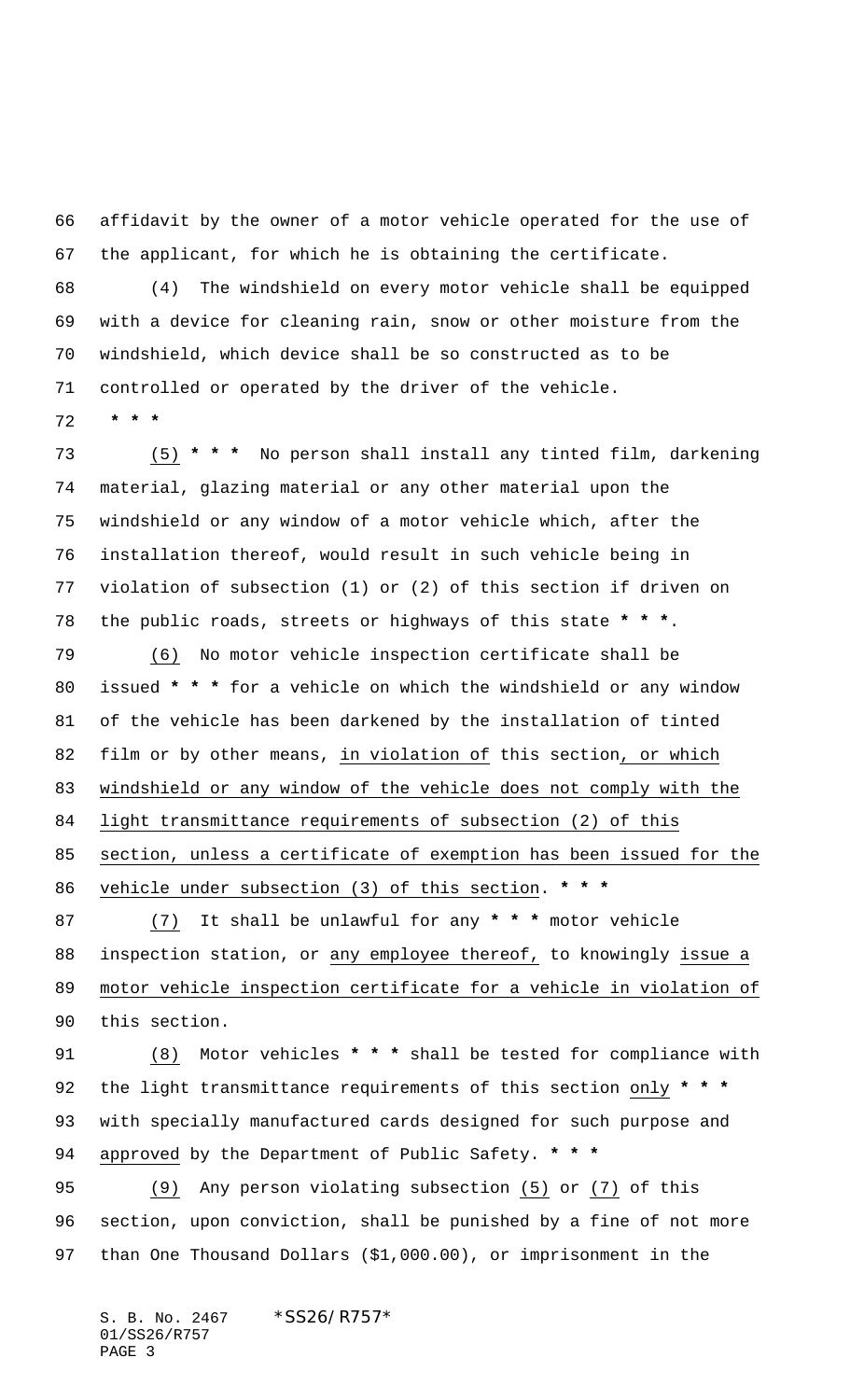county jail for not more than three (3) months, or by both such fine and imprisonment.

 (10) Any violation of this section other than a violation as described in subsection (9) of this section shall be punishable upon conviction as provided in Section 63-9-11.

 (11) Violations of this section shall be enforced only by law enforcement officers of the Mississippi Department of Public Safety and municipal law enforcement officers of municipalities having a population of two thousand (2,000) or more on the public roads, streets and highways under their jurisdiction.

 (12) The Department of Public Safety shall initiate a public awareness program designed to inform and educate persons of the provisions of this section. Funds for such public awareness program shall be available through the office of the Governor's representative for highway safety programs.

 SECTION 2. Section 63-13-9, Mississippi Code of 1972, is amended as follows:

 63-13-9. Such inspections shall be made of every such vehicle, and such certificates shall be obtained with respect to the mechanism, lights, tires, brakes, windshield and windows as prescribed under Section 63-7-59, and equipment as shall be designated by the motor vehicle inspection department by rules and regulations.

 No vehicle equipped with a liquefied petroleum or natural gas carburetion system may be issued a certificate under this chapter unless the vehicle shall have first been inspected and approved by an inspector or qualified installer authorized by the State Liquefied Compressed Gas Board to inspect and approve the installation of such systems, and unless such approval is exhibited to the person making the actual inspection under this chapter.

S. B. No. 2467 \* SS26/R757\* 01/SS26/R757 PAGE 4 The Commissioner of Public Safety may suspend the registration of any vehicle which he determines is in such unsafe